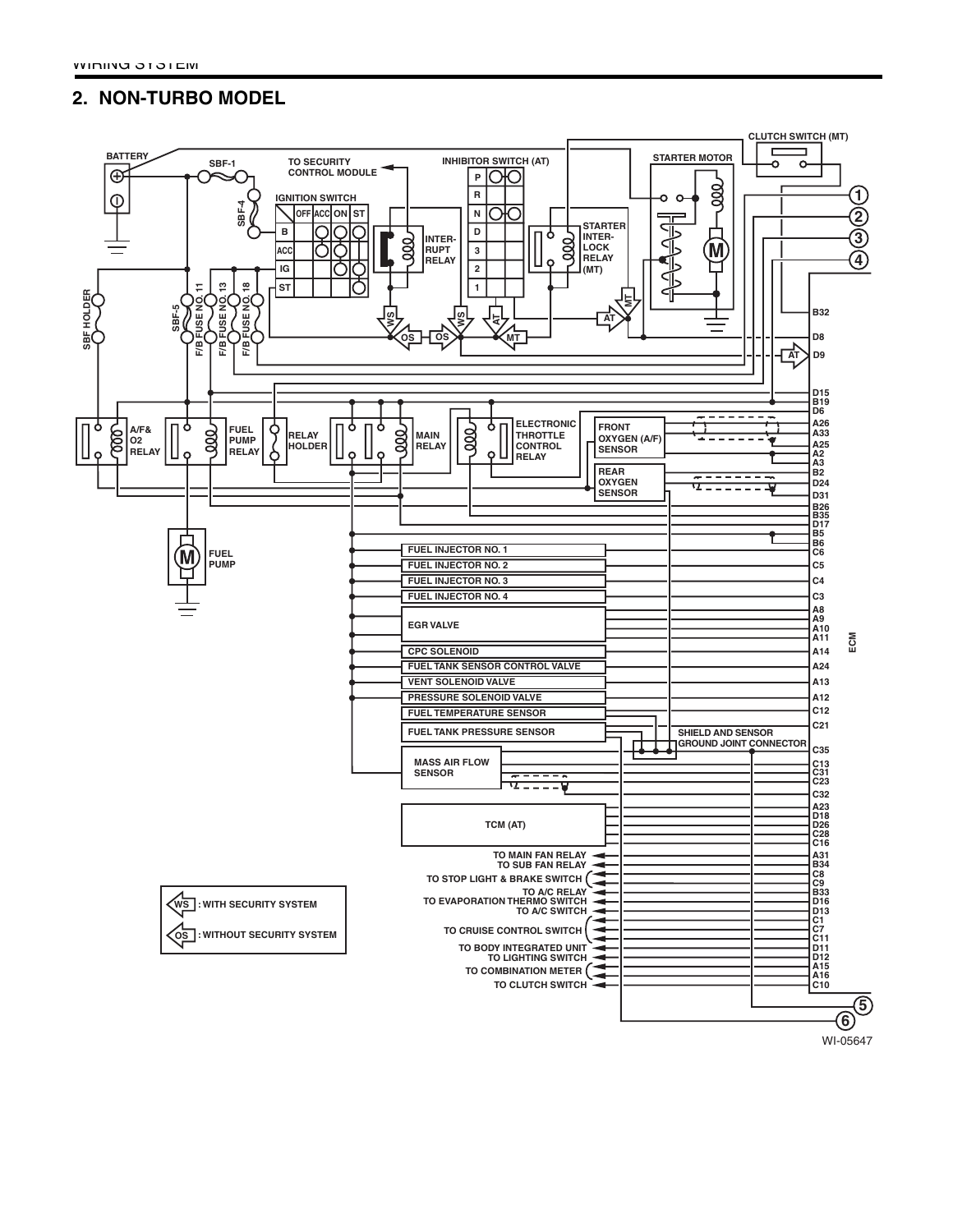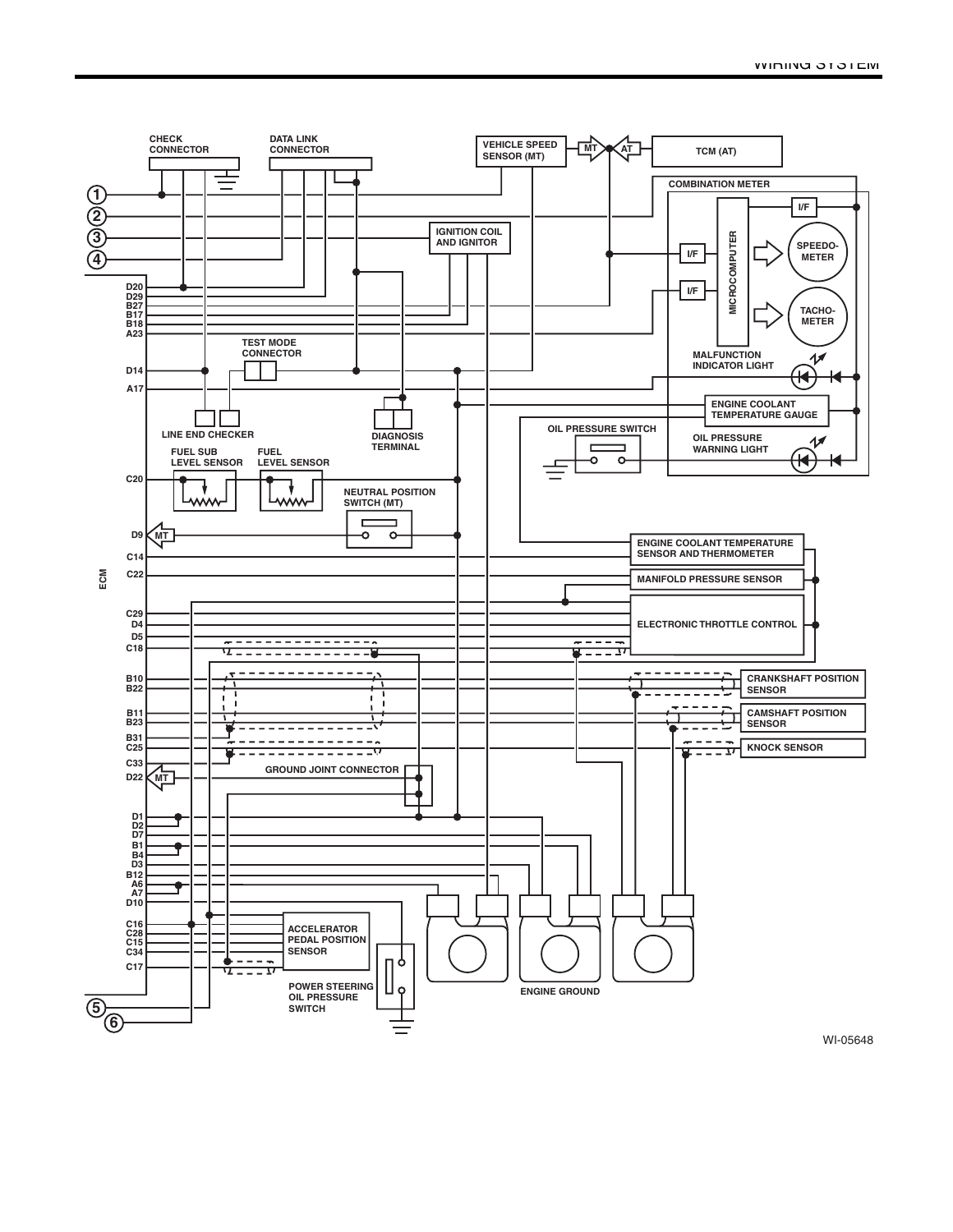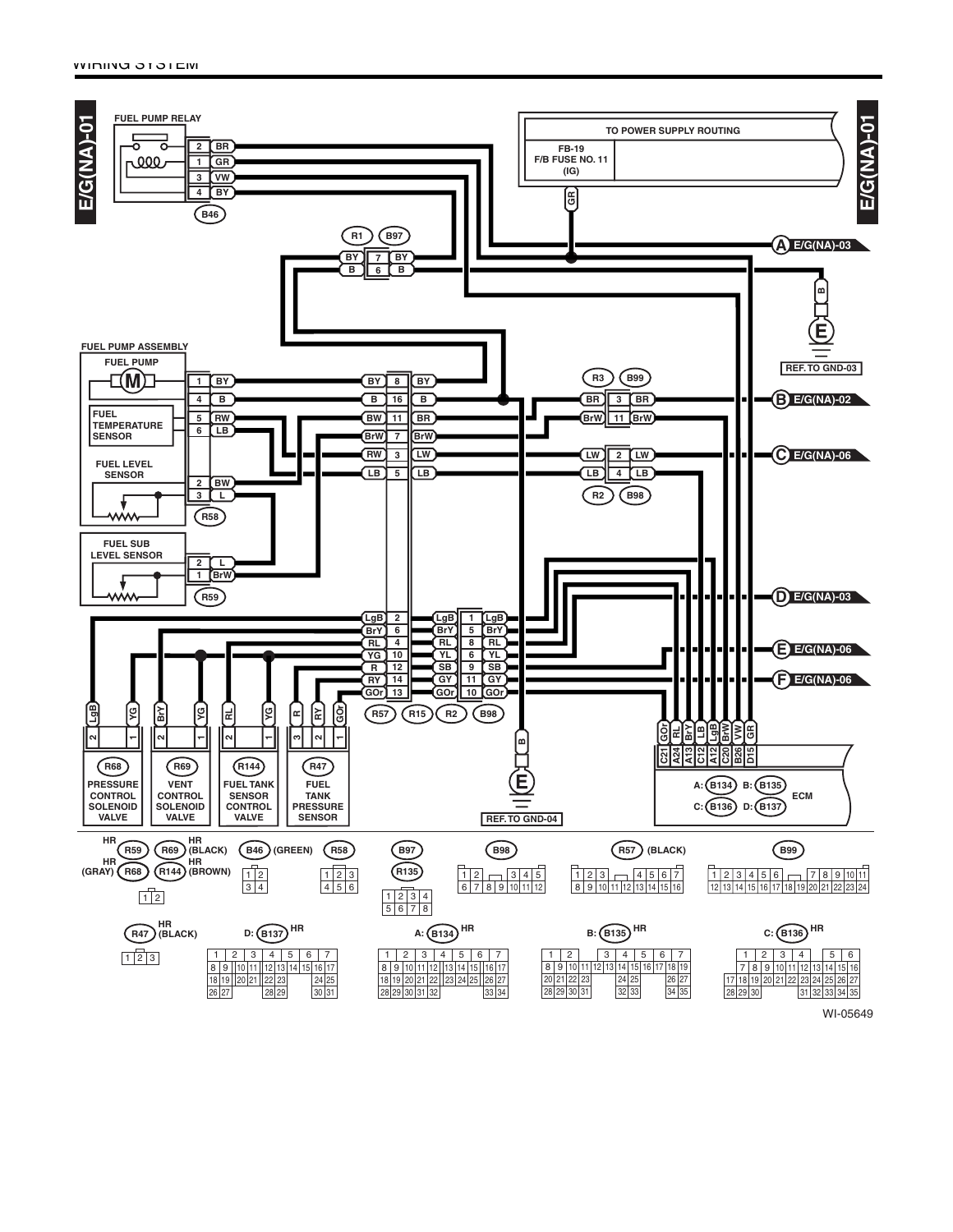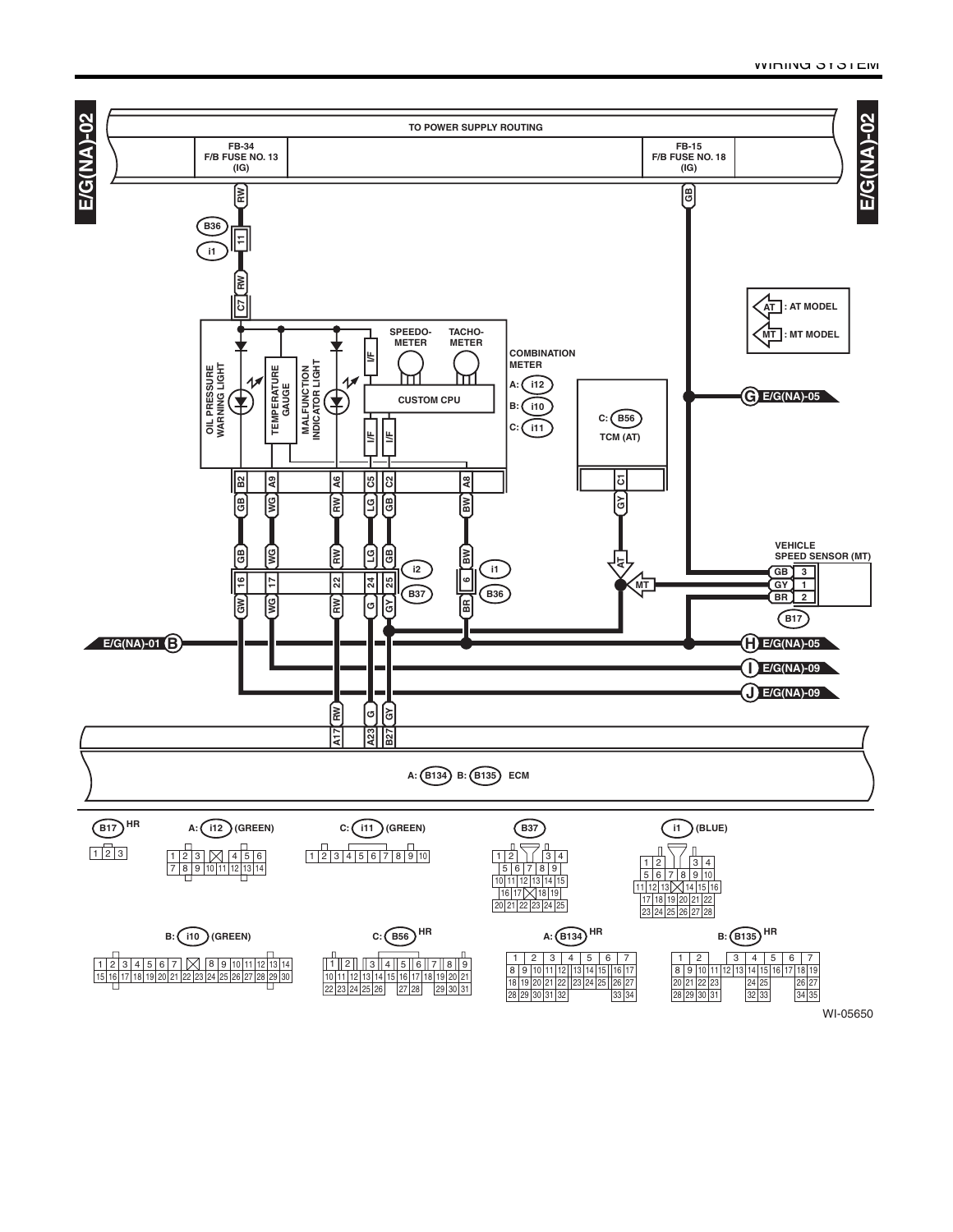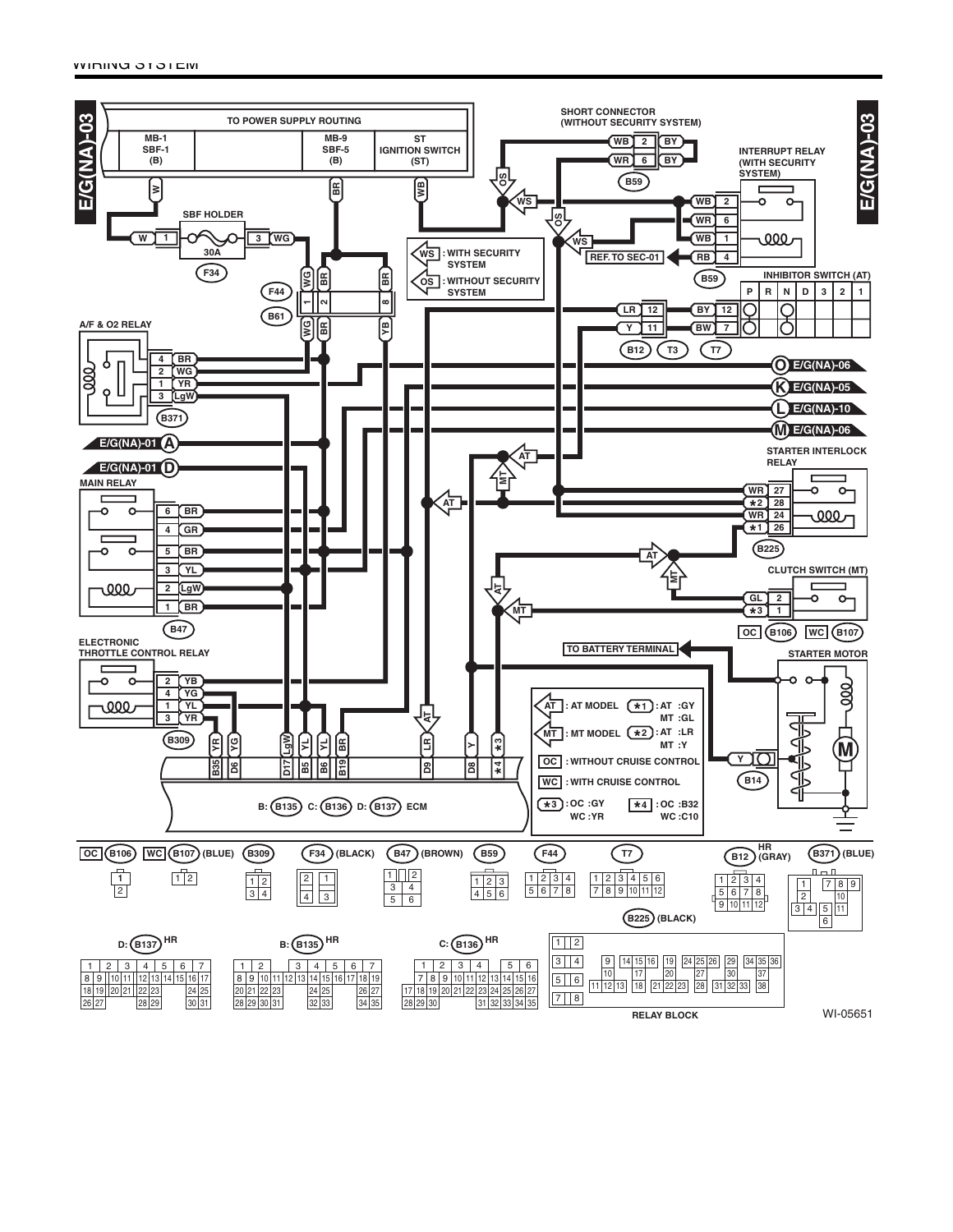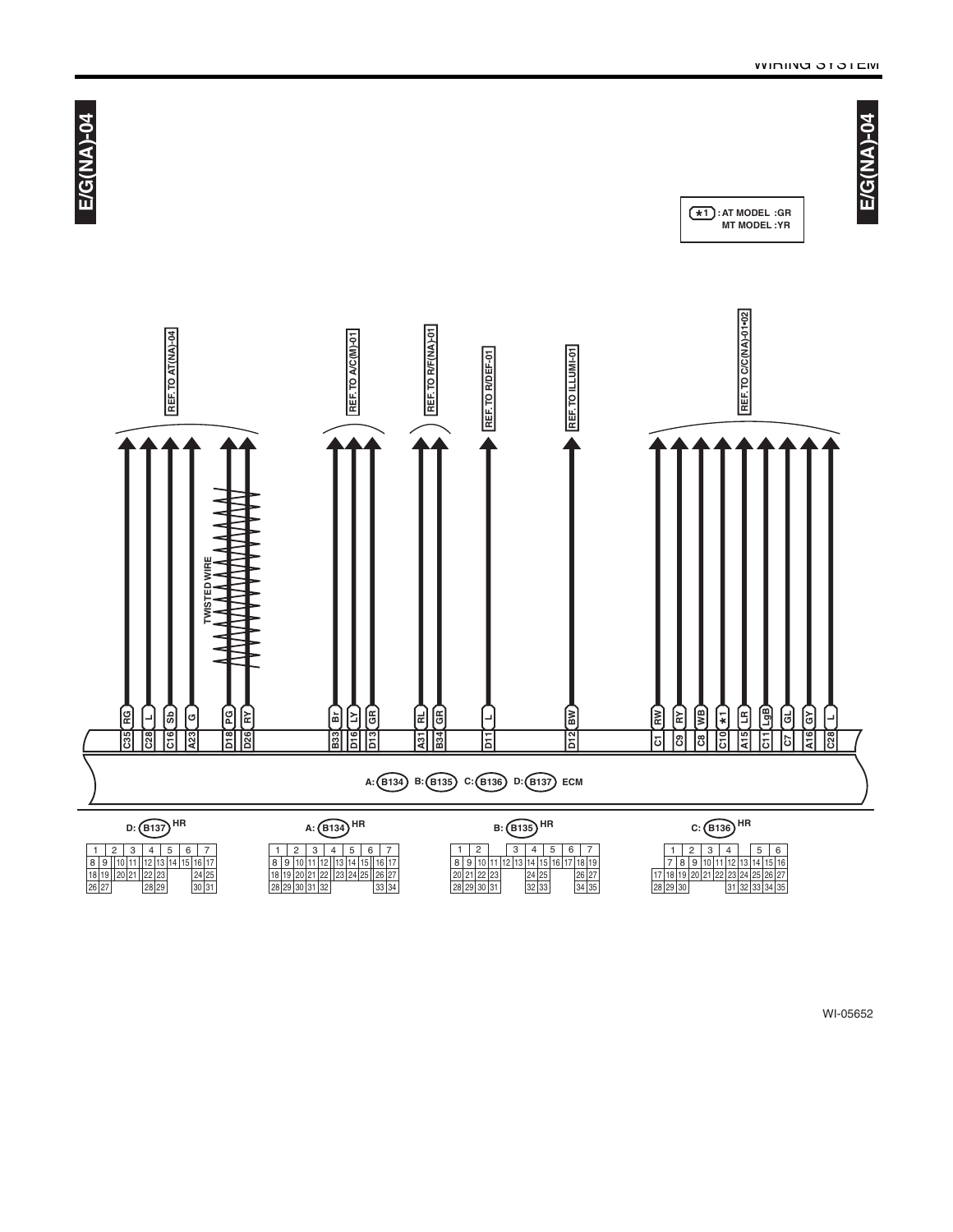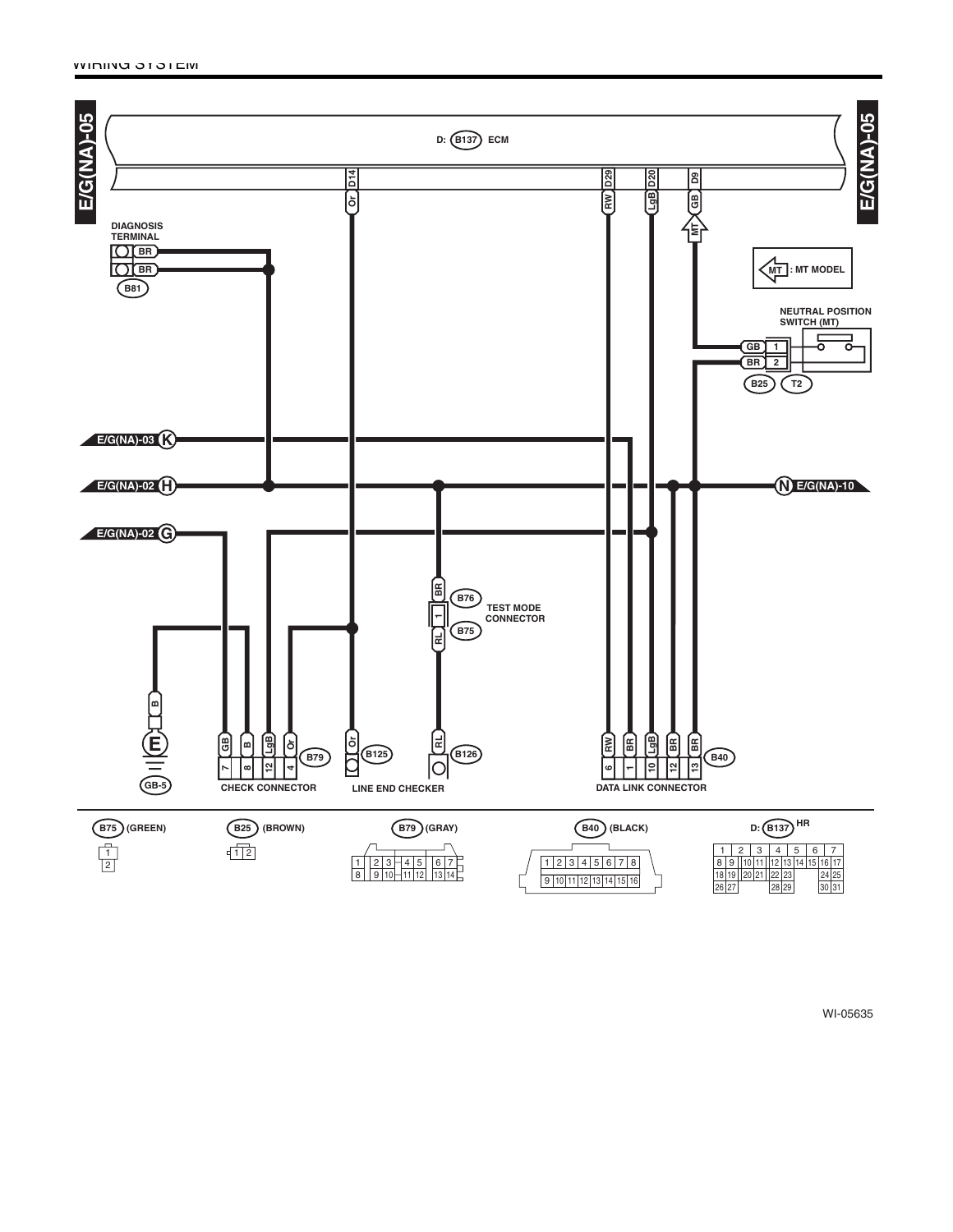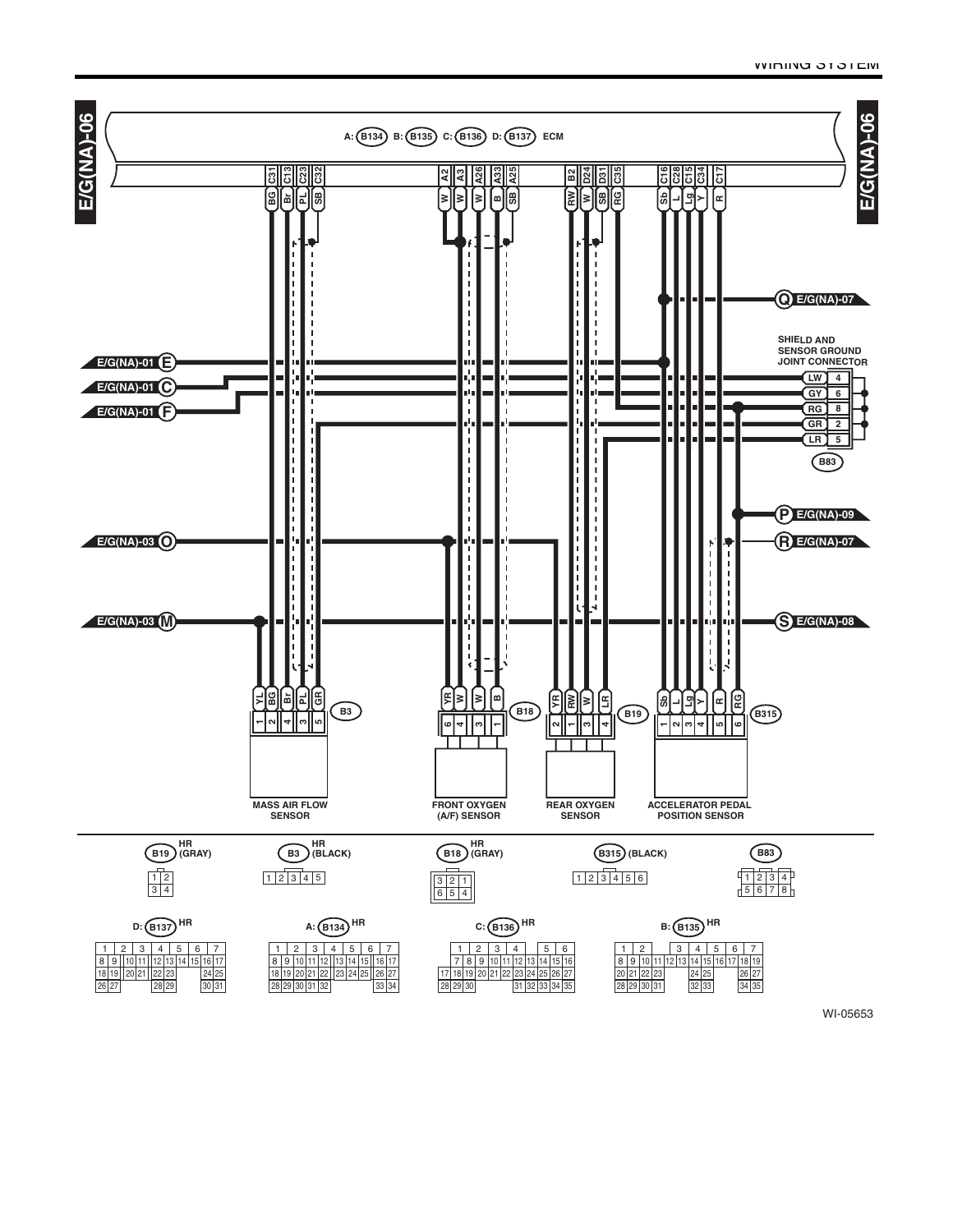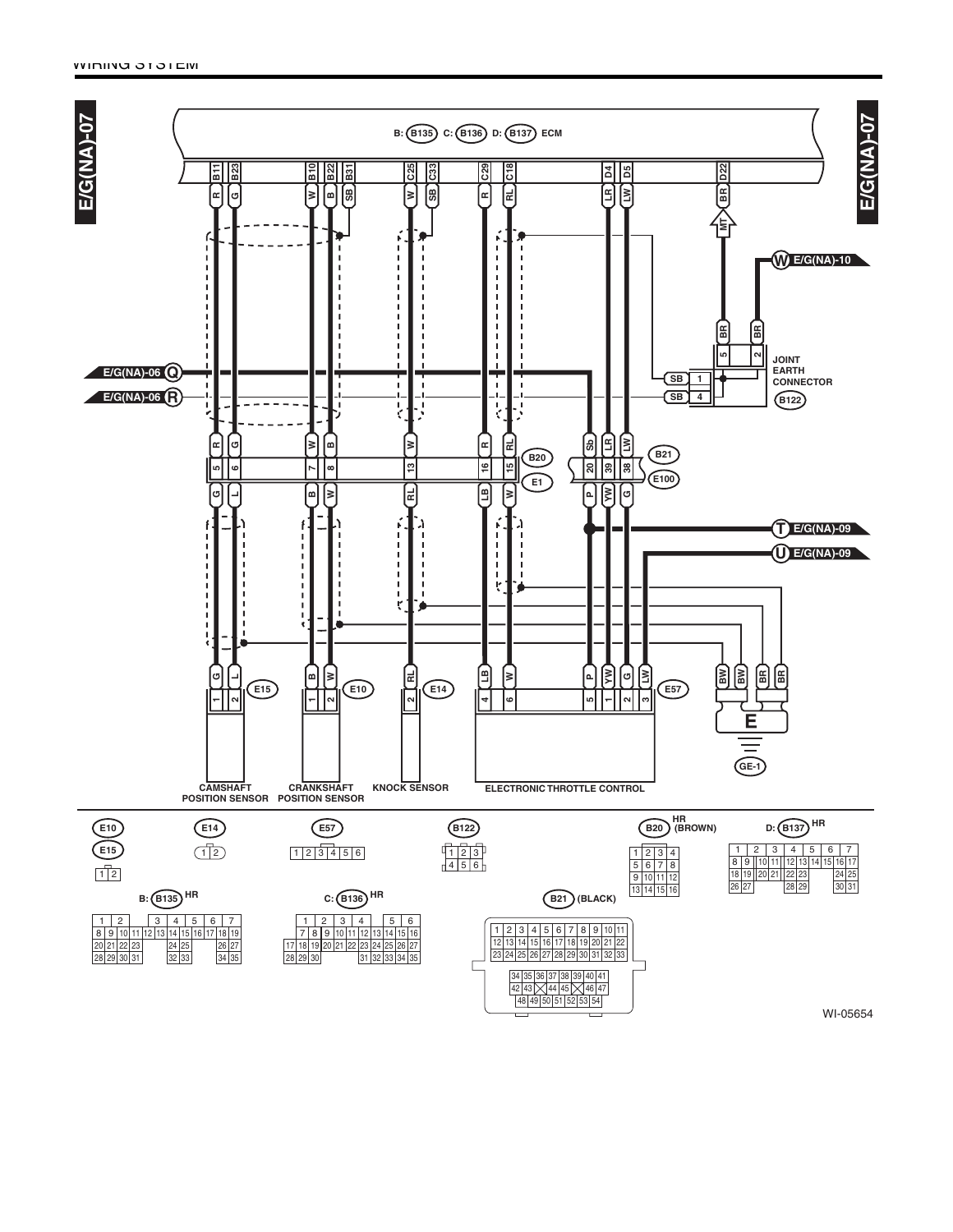

28 | 29 | 30

29 31 32 33 34 35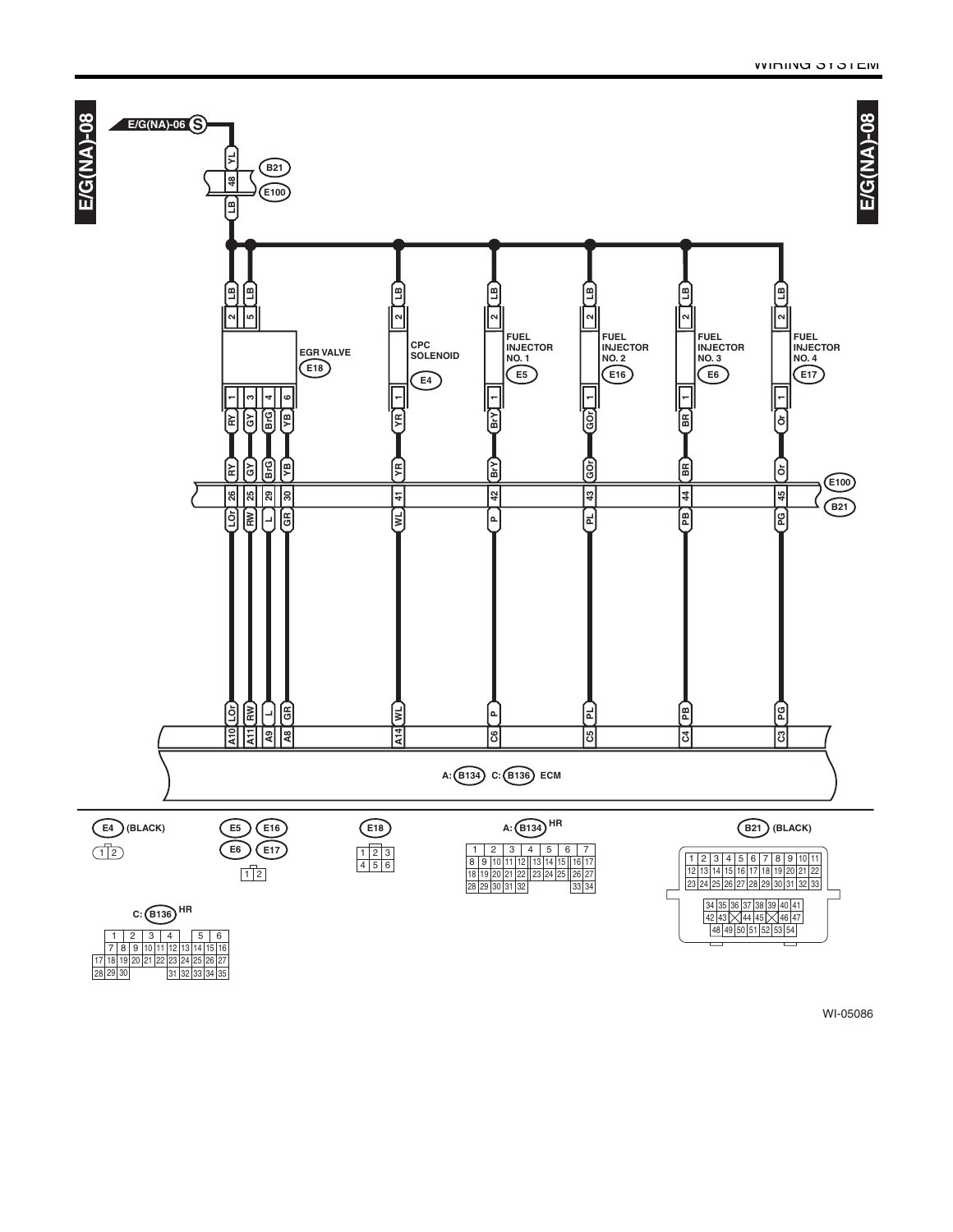